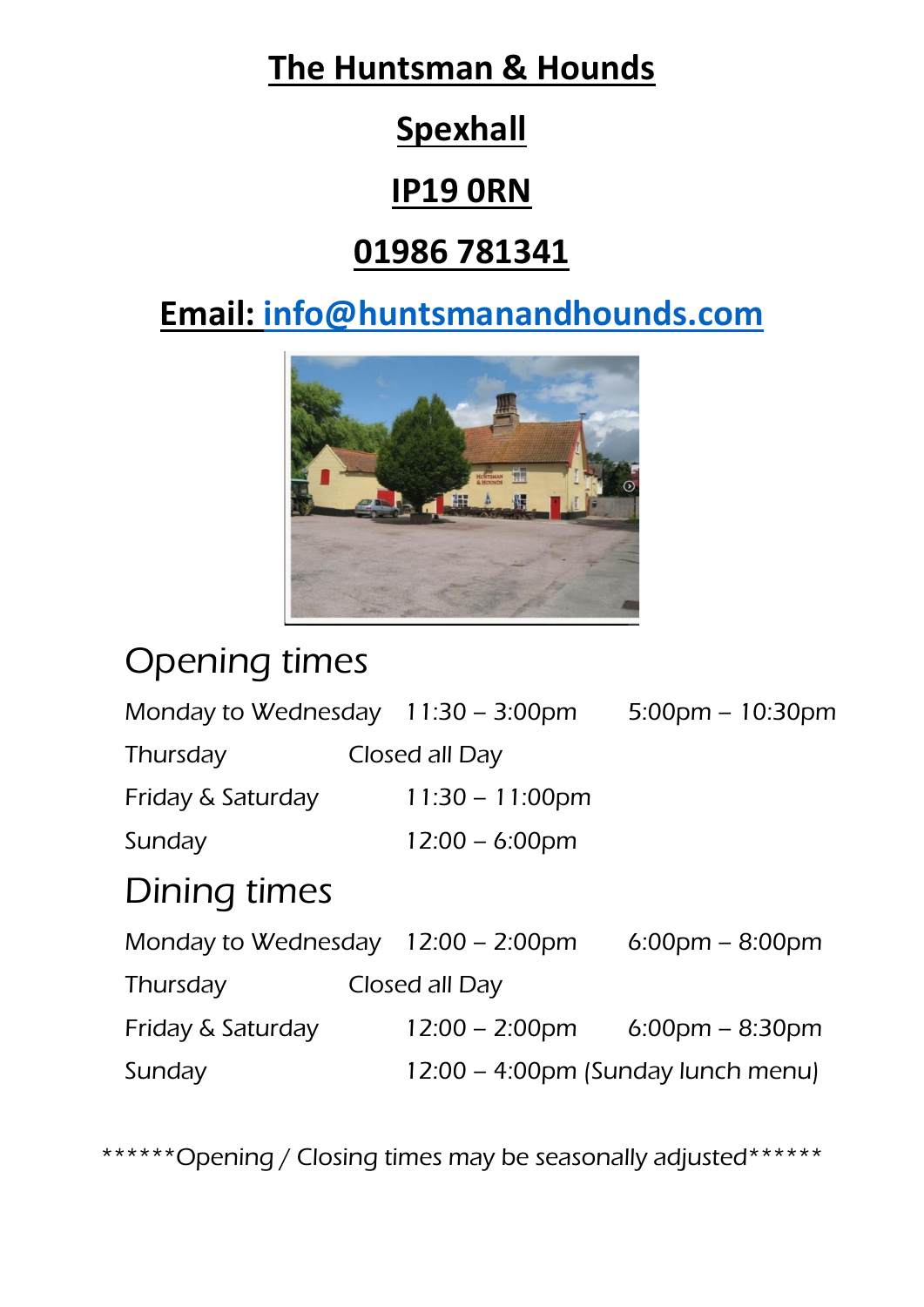#### Starters

Soup of the Day with Bread & Butter £5.50

Breaded Whitebait with Salad, Tartare Sauce & Multigrain Bread & Butter £6.45

Prawn & Smoked Salmon Platter with Multigrain Bread & Butter £7.45

Sweet Chilli Prawn Cocktail with Multigrain Bread & Butter £6.95

Grilled Goats Cheese with Salad, Spicy Fruit Chutney & Toast £6.45

Mushrooms & Tomatoes served on Toasted Sourdough with Coleslaw & Salad (Vegan) £6.45

Homemade Chicken Liver Pate with Red Onion Marmalade, Salad & Toasted Sourdough £6.45

\*\*\*\*\*\*\*\*\*\*\*\*\*\*\*

# Sides

Garlic Bread £3.95 / Cheesy Garlic Bread £4.50

Bowl of Chips £3.50 / Cheesy Chips £4.00

Onion Rings £2.00

Pot of Coleslaw £1.50

Battered Halloumi Sticks & Sweet Chilli Dip (V) £5.25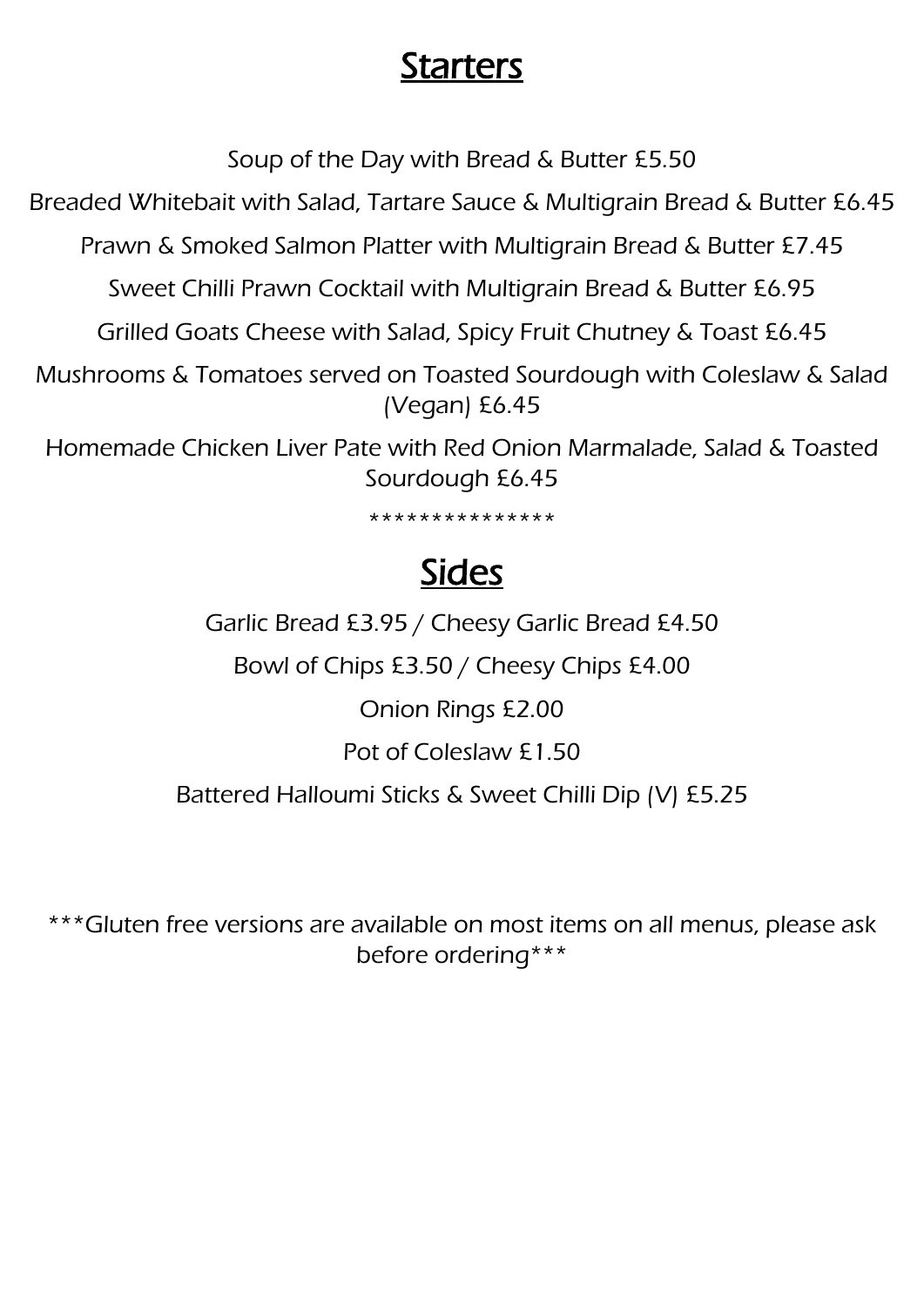#### **Light Bites**

Bloomer Bread (Multigrain or White) Sandwiches with Salad & Crisps

Ham £7.50 Cheese £7.50 Prawns £8.50 Bacon £7.50

Smoked Salmon, Cream Cheese & Horseradish £8.50

Tuna & Mayo £7.50 Sausage £7.50 BLT £7.95

Ploughman's Sandwich £8.50

\*\*\*\*\*\*\*\*\*\*\*\*\*\*\*

Ploughman's Lunch

Cheddar £9.50 Stilton £9.50 Ham £9.50 Pate £9.50

Mixed £11.50

\*\*\*\*\*\*\*\*\*\*\*\*\*\*\*

Jacket Potato with Salad and a choice of filling

Cheese £7.95 Cheese & Ham £8.50 Baked Beans £7.95

Cheese & Baked Beans £8.50 Tuna & Mayo £7.95 Prawn £8.95

\*\*\*\*\*\*\*\*\*\*\*\*\*\*\*

6oz Steak Cheeseburger served with Onion Rings £6.50

\*\*\*\*\*\*\*\*\*\*\*\*\*\*\*

Cheesy Nachos with a choice of Sour Cream & Chive, Garlic & Herb or Salsa Dip £4.95

\*\*\*\*\*\*\*\*\*\*\*\*\*\*\*

Beans on Toast £5.95

\*\*\*\*\*\*\*\*\*\*\*\*\*\*\*

Basket Meals

Sausages, Scampi, Chicken Goujons, Fish Goujons, Battered Halloumi Sticks or Vegan Veggie Sausage & Chips £7.95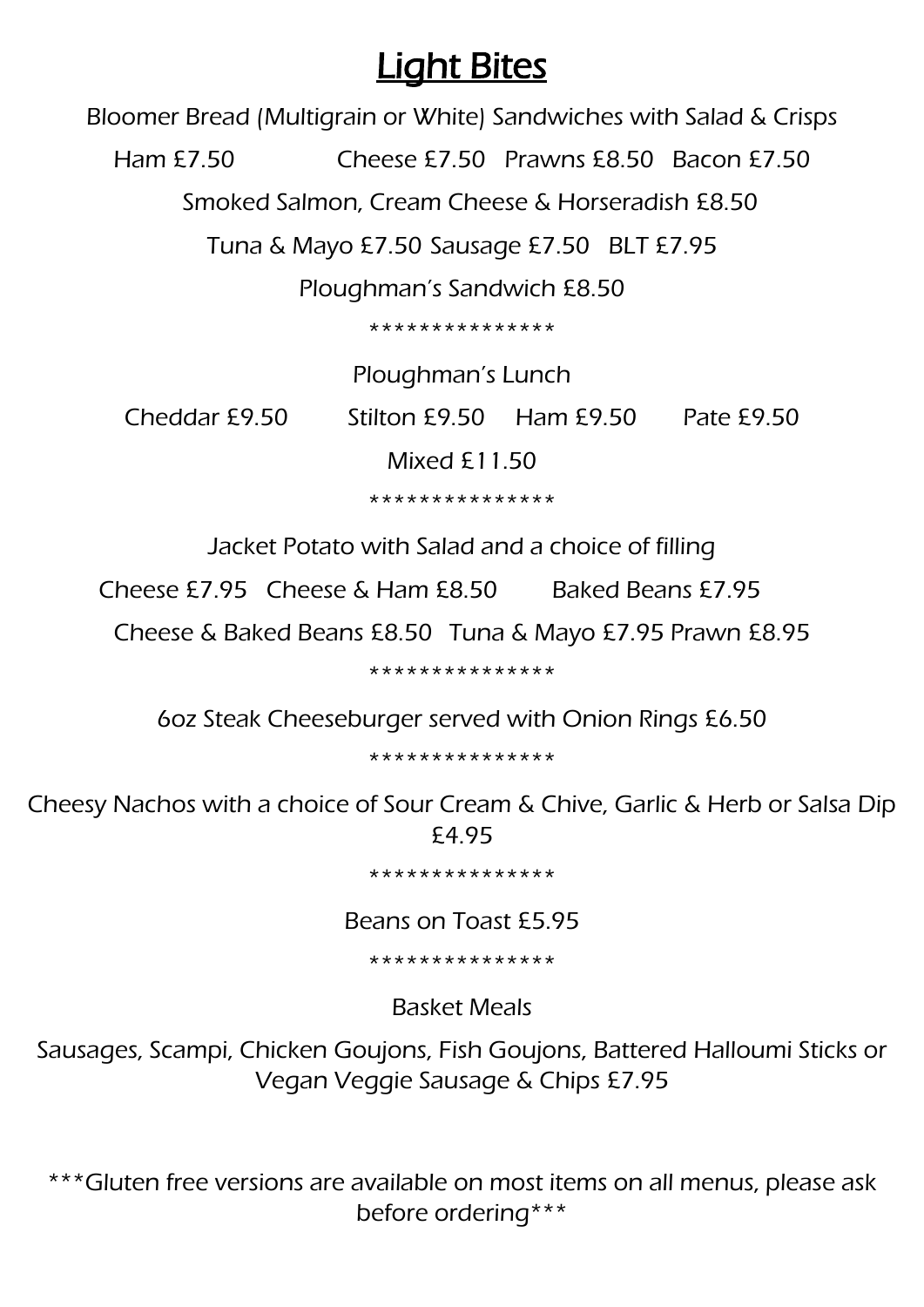# 2 Course Lunch Specials

#### (Monday to Saturday)

5oz – 6oz Fish Fillet in Crispy Batter, Chips & Garden or Mushy Peas Wholetail Breaded Scampi, Chips & Peas Omelette with a choice of fillings including Cheese, Mushrooms, Onions, Tomato or Ham served with Chips & Peas Pork Chop, Mashed or New Potatoes, Peas & Gravy Pork Chop served with Chips, Peas & Grilled Tomatoes Unsmoked Ham, Free Range Eggs & Chips Traditional Pork Sausages, Mashed or New Potatoes, Peas & Gravy Traditional Pork Sausages, Free Range Eggs & Chips 6oz Steak Cheeseburger with Chips & Onion Rings Brunch – 2 Sausages, 2 Rashes of Bacon, 2 Eggs, 2 Hash Browns, Grilled Tomato, Baked Beans & 2 Slices of Toast Mushroom Stroganoff & Rice (V) Stir Fry Vegetables & Rice (V) Vegan Vegetable Chilli & Rice Vegan Couscous & Chickpea Salad with a Balsamic & Lemon Dressing

# Main Course £9.95 Main Course & Sweet £12.95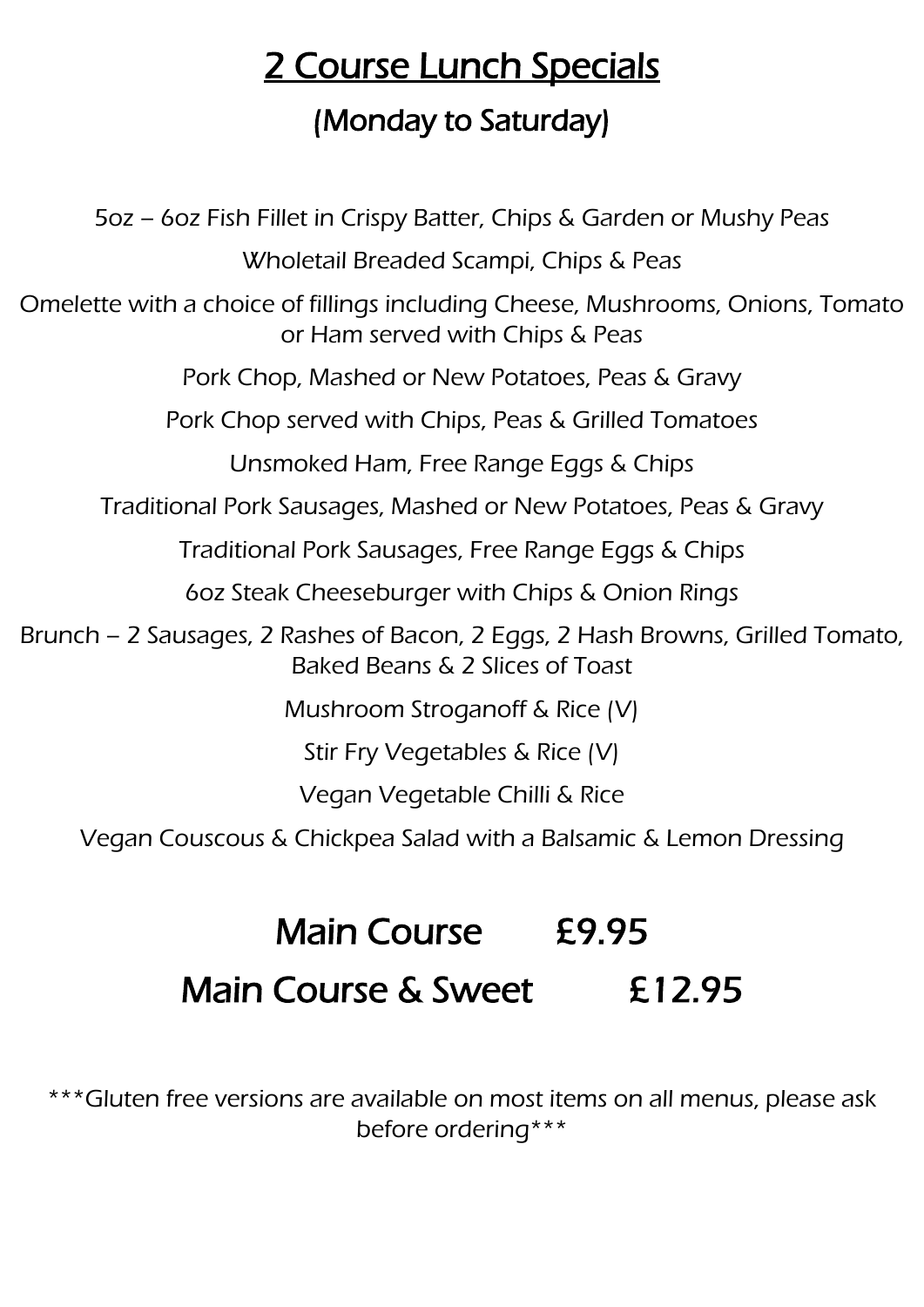# Main Meals

Fresh Battered Fish fillet with Chips & Garden or Mushy Peas £12.50 Wholetail Breaded Scampi with Chips & Peas or Salad £11.95 Prawn & Smoked Salmon Salad with Brown Bread & Butter £11.95 Fish Pie with a Cheesy Mash Topping with Vegetables or Salad £12.50 Beef Lasagne with Salad & Garlic Bread £12.50 Pork Chop served with Chips, Peas & Grilled Tomatoes £10.95 Traditional Pork Sausages with Mashed Potato, Peas & Gravy £10.95 Pie of The Day with Choice of Potatoes & Vegetables £12.50 Sweet & Sour Chicken with Rice & Prawn Crackers £11.50 Curry of The Day with Rice, Naan Bread & Poppadom £12.50 Hunter's Chicken with Bacon, Cheese & BBQ Sauce with Chips & Salad £11.50 Chargrilled Butterfly Chicken Breast with a Stilton, Bacon & Mushroom Sauce, Chips & Salad £12.50 Chicken Burger with Cheese & BBQ Sauce with Chips, Coleslaw & Onion Rings £11.50 Huntsman Chargrilled Chicken & Bacon Caesar Salad with Garlic Bread £11.95 Unsmoked Ham, 2 Free Range Eggs & Chips £9.95 Huntsman Burger with Cheese, Bacon & Relish with Chips, Coleslaw & Onion Rings £11.50 Pate Platter – Homemade Chicken Liver Pate with Toasted Sourdough, Salad & Red Onion Marmalade £10.50 Jacket Potato Special - Jacket Potato with Ham, Cheese, Prawns & Salad £10.95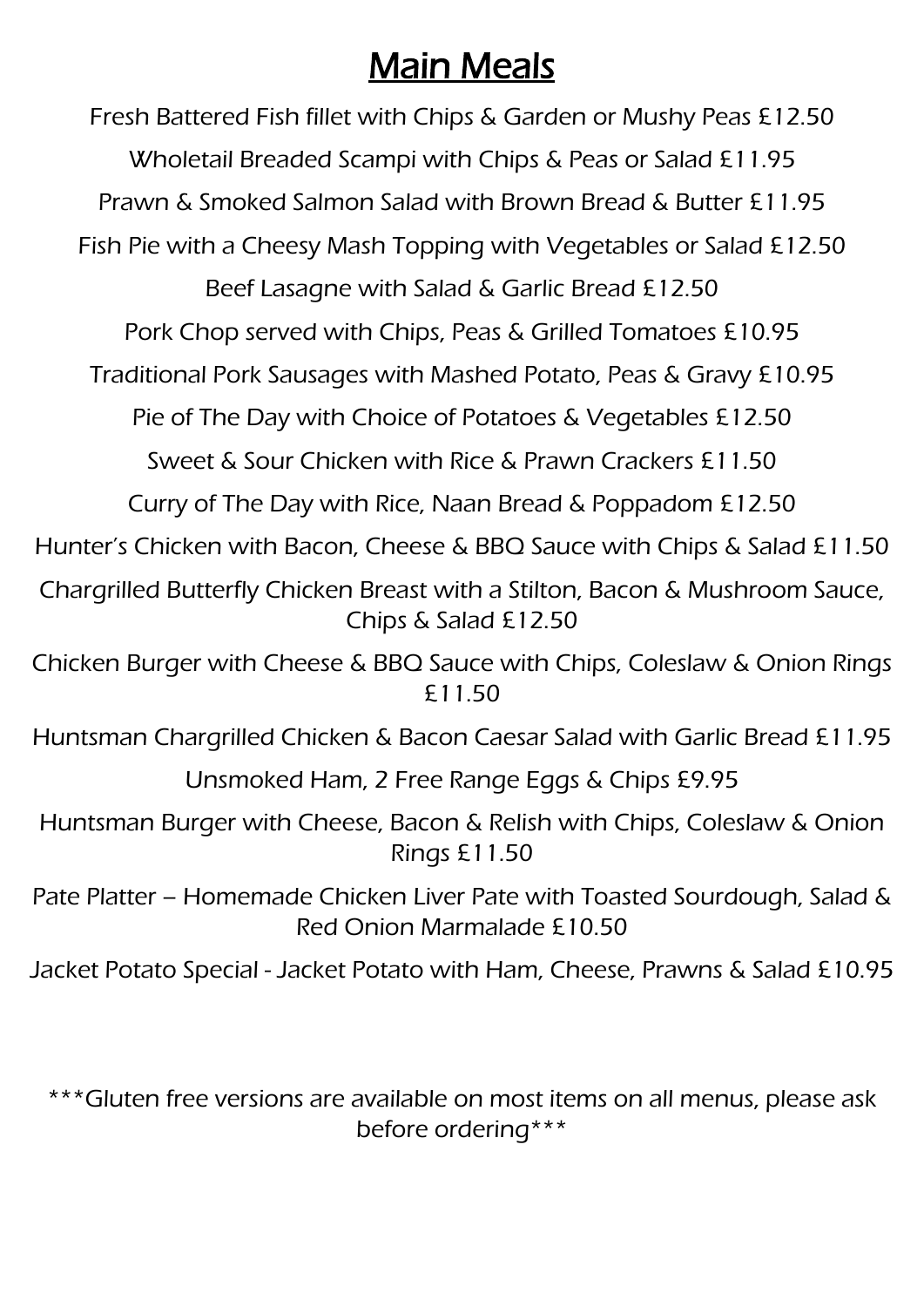#### Vegetarian Options

Sweet Potato, Spinach & Chickpea Curry with Rice, Naan Bread & Poppadom £12.50

Spinach & Mascarpone Lasagne with Salad & Garlic Bread £12.50

Goat's Cheese & Mushroom Burger with Chips, Coleslaw & Onion Rings £11.50

Vegetarian Pie of The Day with choice of Potatoes & Vegetables £12.50

Mushroom Stroganoff with Rice £9.95

Grilled Goat's Cheese & Beetroot Salad with Toast & Spicy Chutney £11.50

Sweet & Sour Vegetables with Rice £10.95

Falafel & Spinach Burger with Lettuce, Tomato, Mayo, Chips, Onion Rings & Coleslaw £11.50

Huntsman Caesar Salad with Grilled Halloumi & Garlic Bread £11.95

# Vegan Options

Red Onion, Butternut Squash & Cranberry Tagine with Rice & Poppadom £11.95

Vegetable Gobi Dhansak with Rice & Poppadom £11.95

Vegetable Chilli with Rice £10.95

Couscous & Chickpea Salad with a Balsamic & Lemon Dressing £10.95

Huntsman Waldorf Salad with Beetroot, Apple, Walnuts, Celery & Toasted Sourdough £11.50

Black Bean, Pepper & Red Onion Burger served in a Vegan Bun with Salsa, Mayo & Lettuce, Chips, & Coleslaw £11.50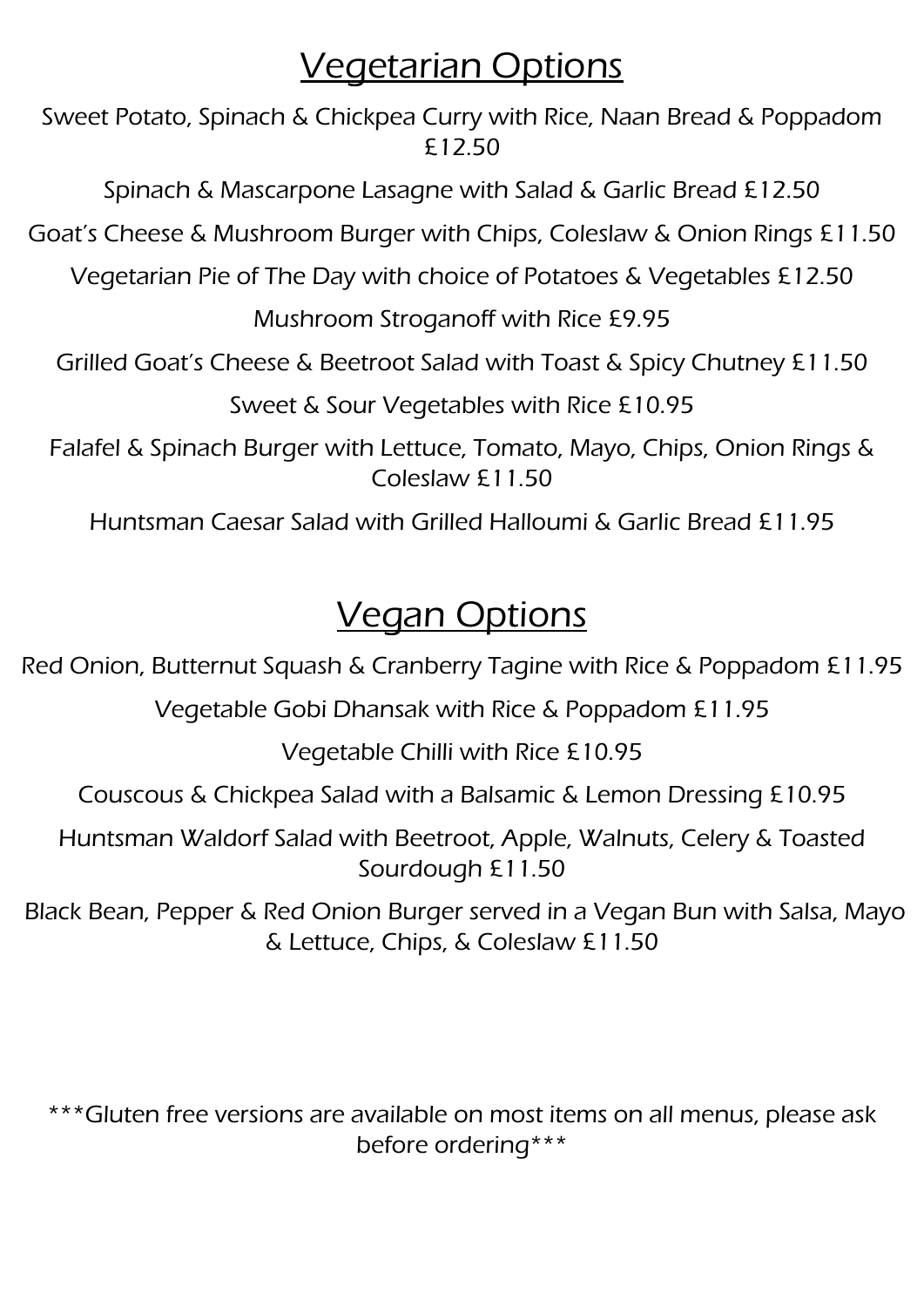### From the Grill

All served with Chips, Peas, Mushrooms, Onion Rings & Grilled Tomatoes

8oz Rump Steak £14.50 12oz Rump Steak £16.50 10oz Sirloin Steak £19.50 10oz Gammon with Fresh Pineapple or Fried Egg £14.50 Hog grill (Pork Chop, Gammon & Sausage) £16.50 Mixed Grill (Rump Steak, Pork Chop, Gammon & 2 Sausages) £21.95

> Sauces for steaks £1.95 each Peppercorn Diane Mushroom Blue cheese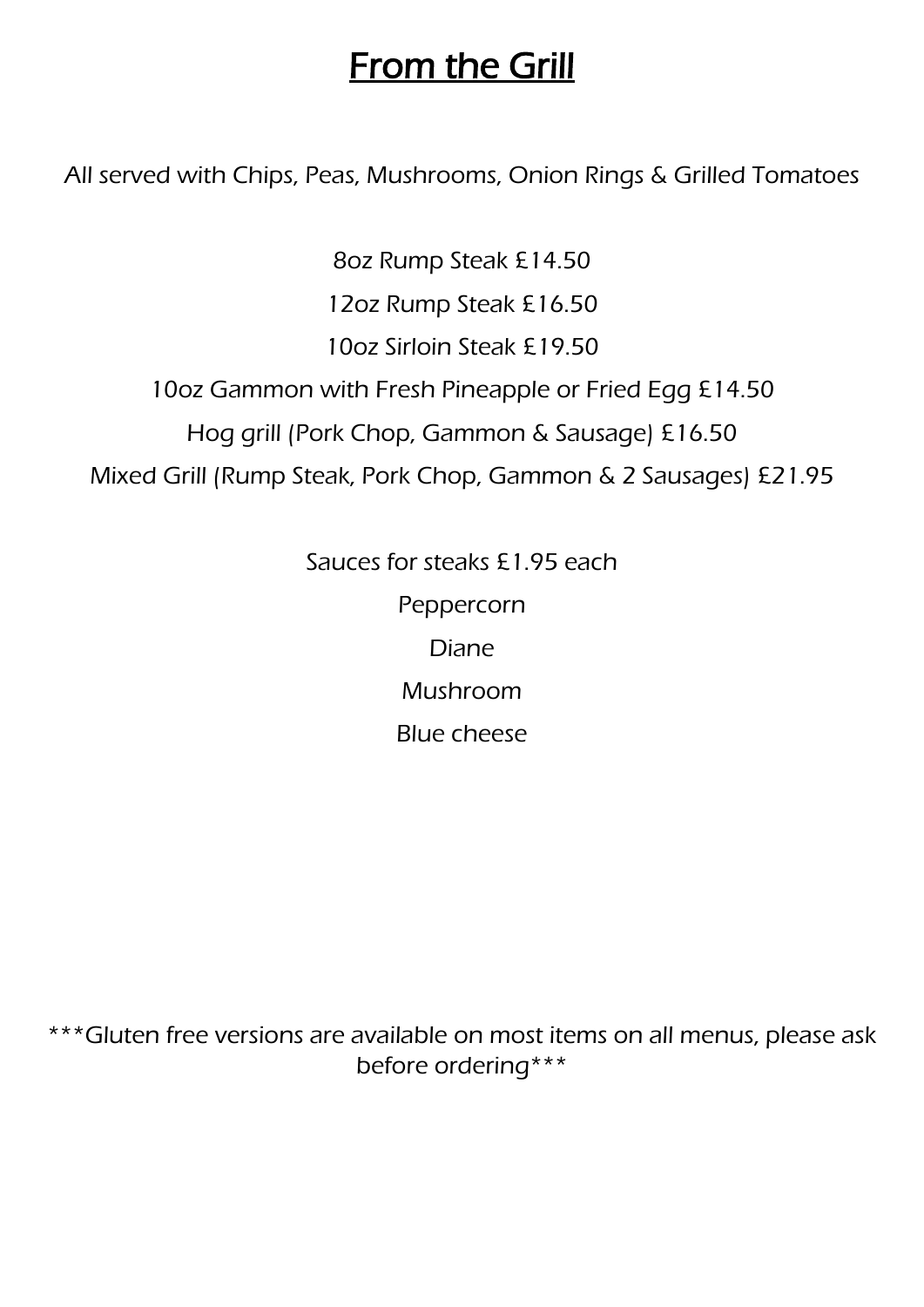### Children's Menu

#### Choose one from each section £6.95

| Main                        | Side                   | <b>Finish with</b>      |
|-----------------------------|------------------------|-------------------------|
| <b>Small Fish in Batter</b> | <b>Chunky Chips</b>    | Peas                    |
| <b>Fish Goujons</b>         | <b>Skinny Fries</b>    | <b>Baked Beans</b>      |
| <b>Breaded Scampi</b>       | <b>New Potatoes</b>    | Sweetcorn               |
| <b>Chicken Goujons</b>      | <b>Mashed Potatoes</b> | Salad                   |
| <b>Chicken Bites</b>        | Rice                   | <b>Onion Rings</b>      |
| Sausages                    |                        |                         |
| Cheeseburger                |                        |                         |
| Chicken Burger with         |                        |                         |
| Cheese & BBQ Sauce          |                        | <b>Gravy on Request</b> |
| <b>Chicken Curry</b>        |                        |                         |
| Sweet & Sour Chicken        |                        |                         |
| Vegetable Curry (V)         |                        |                         |
| Sweet & Sour Vegetables     |                        |                         |
|                             |                        |                         |
|                             |                        |                         |

Also available….

Ham, Egg & Chips £6.95

Jacket Potato with a Choice of Filling (please ask) & Salad £6.95

Beans on Toast £4.45

Fried Egg on Toast £4.45

Children's Brunch: 1 Sausage, 1 Bacon, 1 Fried Egg, Baked Beans, Grilled Tomato, Hash Brown & Toast £6.95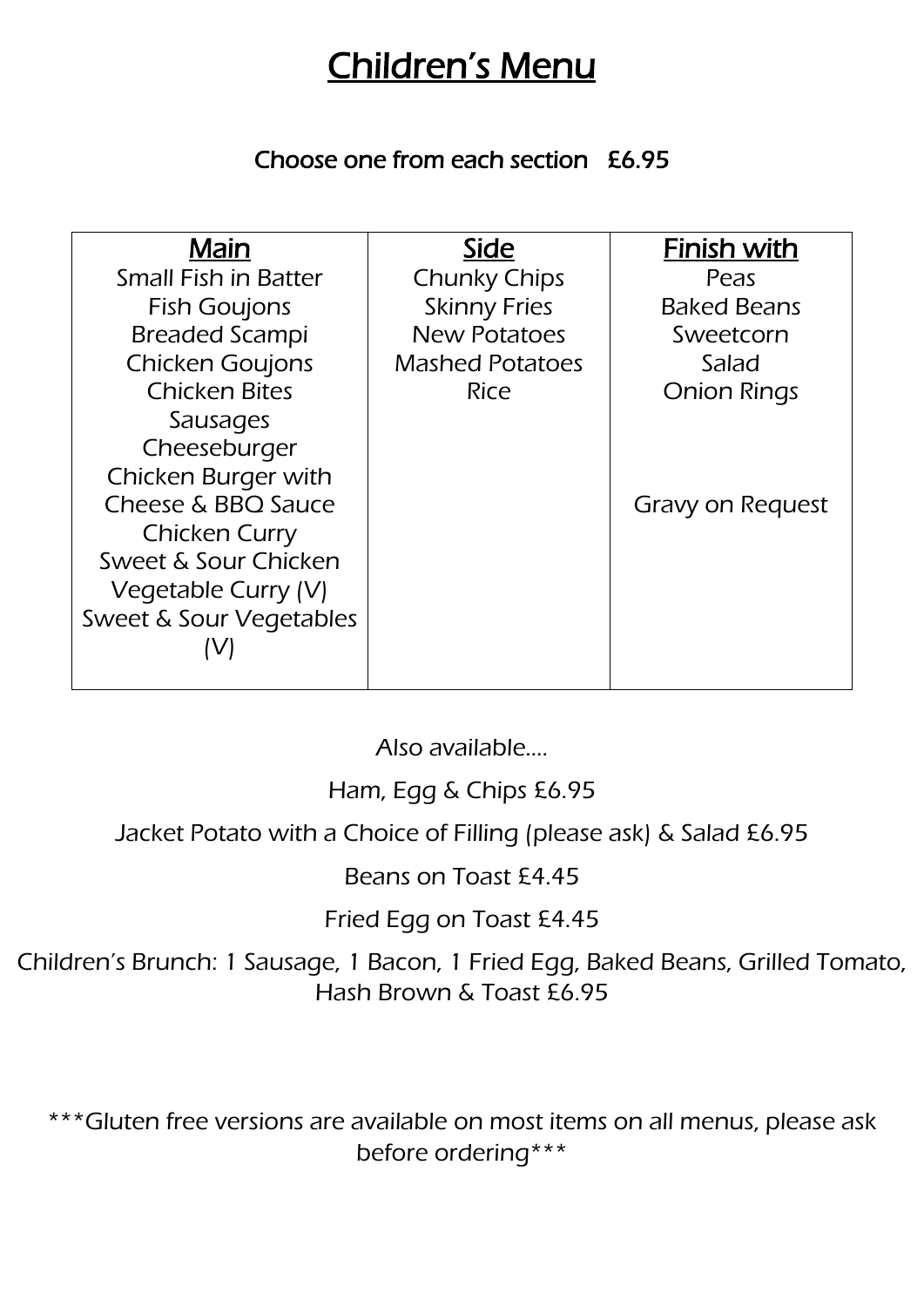# **Sunday Lunch Menu**

Small Roast Beef or Pork £9.50 With Dessert £13.50 Large Roast Beef or Pork £11.50 With Dessert £15.50 Small Roast Lamb £11.50 With Dessert £15.50 Large Roast Lamb £14.50 With Dessert £18.50 Children's Roast £6.95 Fresh Battered Fish, Chips & Garden or Mushy Peas £12.50 Wholetail Breaded Scampi, Chips & Peas or Salad £11.95 Pie of The Day with Choice of Potatoes & Vegetables £12.50 Unsmoked Ham, Free Range Egg & Chips £9.95 Huntsman Burger with Cheese, Bacon & Relish, Chips, Coleslaw & Onion Rings £11.50 Chicken Burger with Cheese & BBQ Sauce with Chips, Coleslaw & Onion Rings £11.50 Hunter's Chicken with Bacon, Cheese & BBQ Sauce with Chips & Salad £11.50 Curry of The Day with Rice, Naan Bread & Poppadom £12.50 Prawn & Smoked Salmon Salad with Brown Bread & Butter £11.95 10oz Gammon Steak with Fresh Pineapple or Fried Egg £14.50 8oz Rump Steak £14.50 12oz Rump Steak £16.50

\*\*\*Please see overleaf for Sunday Lunch Vegetarian menu\*\*\*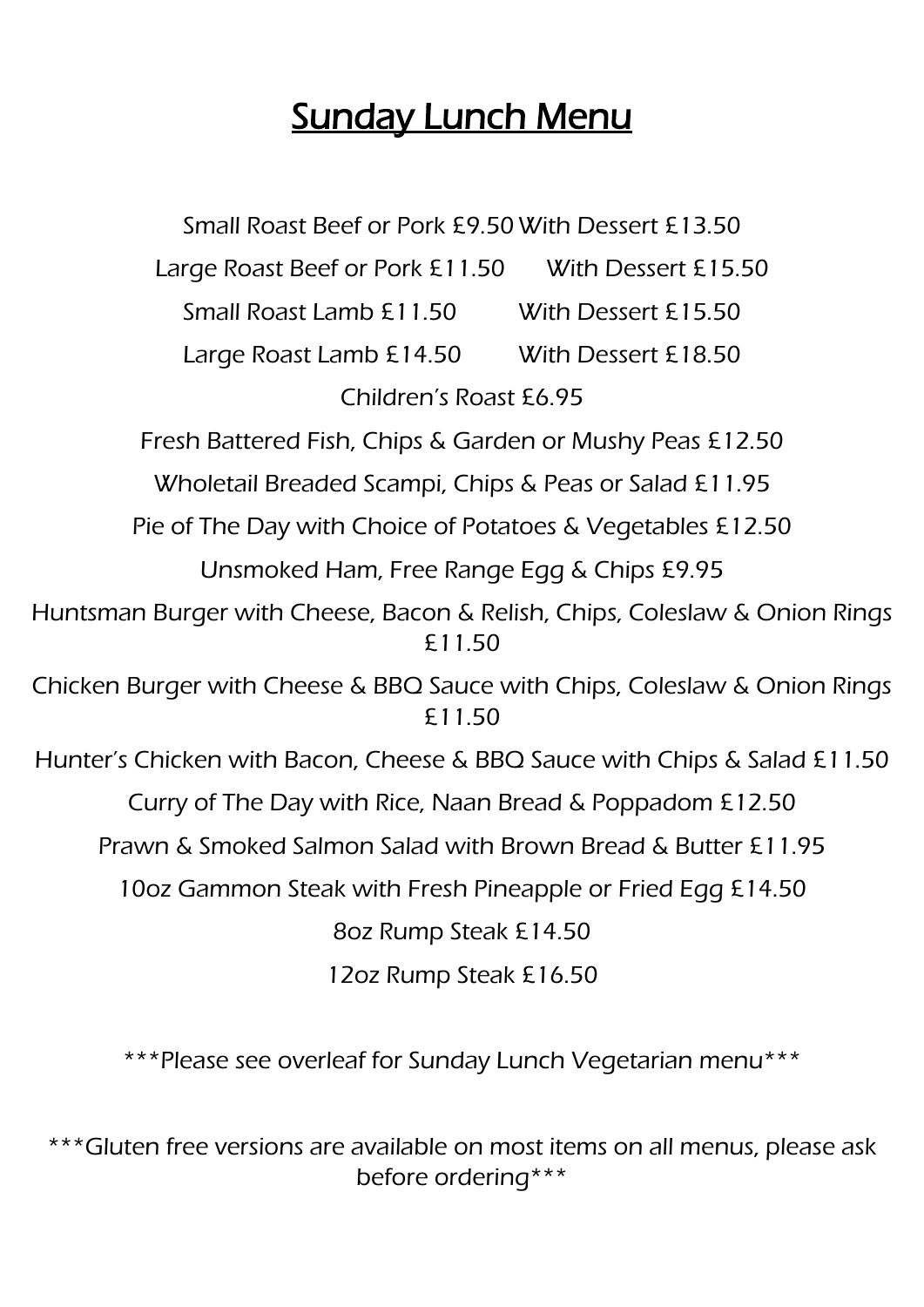# Vegetarian Sunday Lunch

Nut Roast £11.50 With Dessert £15.50

Vegetable Cobbler with Roast Potatoes & Peas £10.50

Vegetarian Pie of The Day with Choice of Potatoes & Vegetables £12.50

Sweet Potato, Spinach & Chickpea Curry with Rice, Poppadom & Naan Bread £12.50

Goat's Cheese & Mushroom Burger with Chips, Coleslaw & Onion Rings £11.50

Falafel & Spinach Burger with Lettuce, Tomato, Mayo, Chips, Onion Rings & Coleslaw £11.50

# Vegan Sunday Lunch

Moroccan Rice Nut Roast £10.95 With Dessert £14.95

Red Onion, Butternut Squash & Cranberry Tagine with Rice & Poppadom £11.95

Vegan Waldorf Salad with Beetroot, Apple, Walnuts, Celery & Toasted Sourdough £11.50

Vegetable Gobi Dhansak with Rice & Poppadom £11.95

Black Bean, Pepper & Red Onion Burger served in a Vegan Bun with Salsa, Mayo & Lettuce, Chips, & Coleslaw £11.50